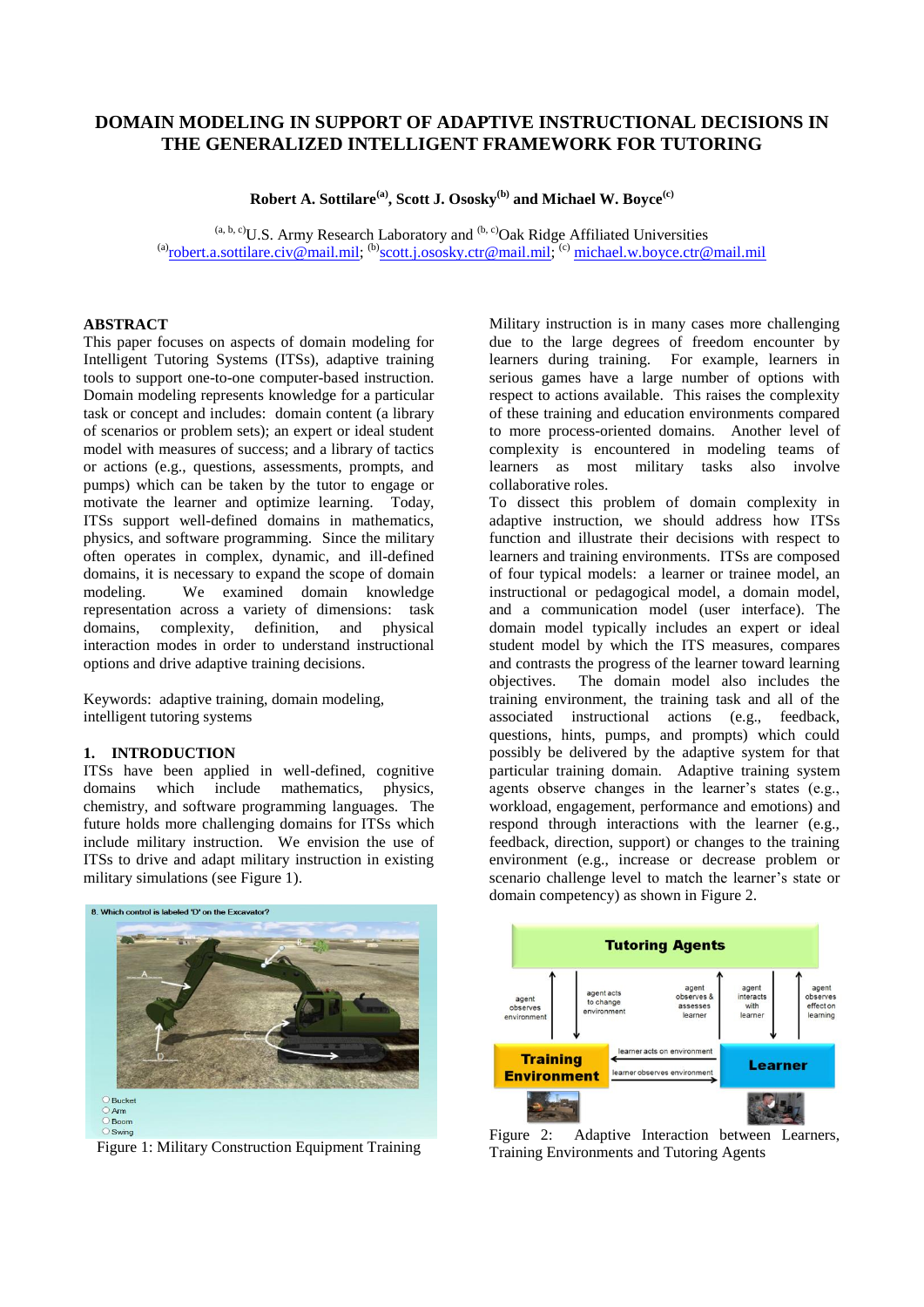This interaction is an essential design element in the Generalized Intelligent Framework for Tutoring (GIFT; Sottilare, 2012; Sottilare, Brawner, Goldberg, and Holden, 2012; Sottilare, Holden, Goldberg, and Brawner, 2013), an open-source architecture (tools, methods, ontology) for: authoring ITSs; managing instruction during adaptive training experiences; and evaluating the effect on learning, performance, retention, and transfer.

# **2. DIMENSIONS OF DOMAIN MODELING**

Domain knowledge may be represented across a variety of dimensions: task domains (cognitive, affective, psychomotor, social, and hybrid domains); task complexity (simple, compound or multifaceted tasks); task definition (well-defined, ill-defined or unknown measures of success), and physical interaction modes (static, limited dynamics, enhanced dynamics, and full dynamics also known). Our goal was to understand how to represent domains so GIFT could optimally select tactics (actions by the tutor) based on the optimal selection of strategies (plans for action grounded in instructional theory) and instructional context determined by the domain model as shown in the updated learning effect model (Figure 3).



Figure 3: Individual Learning Effect Model (Sottilare, Sinatra, Boyce, and Graesser, 2015)

### **2.1. Task Domains for Adaptive Training Systems**

First, we examine representations of task domains: cognitive (Bloom and Krathwohl, 1956), affective (Krathwohl, Bloom, and Masia, 1964), psychomotor (Simpson, 1972), and social (Soller, 2001). (Simpson, 1972), and social (Soller, 2001). Understanding the dimensions of these domains can facilitate identification of critical learning and performance measures and reduce the burden of authoring adaptive training systems.

### **2.1.1. Modeling the Cognitive Domain**

Sometimes called the *thinking* domain, tasks in this domain stress the learner's thinking capacity (workload management), problem-solving capability, decisionmaking, and focus or engagement. The determination of cognitive states uses learner behaviors to indicate increases in complex and abstract mental capabilities (Anderson and Krathwohl, 2001). Of significance in cognitive learning are attention, engagement, visual and spatial processing, and working memory.

A revision of Bloom's taxonomy (Anderson and Krathwohl, 2001) tracks a series of behaviors from lowcognitive state to high as follows: *remembering*- the learner's ability to recall information*, understanding–* the learner's ability to organize, compare, and interpret information*, applying-* the learner's ability to use information to solve problems*, analyzing-* the learner's ability to examine information and make inferences from that information*, evaluation-* the learner's ability to use information to make optimal judgments*,* and *creating-* learner's ability to build new models (e.g., plans) from information.

Most of the ITSs in existence today focus on this task domain. Examples include model-tracing (also called example tracing) tutors which use a set of steps to walk the learner through the process of solving a problem. Mathematics, physics, and software programming are the most common types of model-tracing tutors. These domains constitute simple procedural tasks.

Matthews (2014) notes organizations generally do a good job of training relatively simple skills. However, a more challenging goal is to teach higher order cognitive skills such as decision-making and judgment. The military has large investments in partial-task and scenario-based training systems which use relatively fixed processes to guide the learner based primarily on individual and team performance measures. A concern with these systems is that military personnel learn how to win within the constraints of the system but the effect on learning, retention, and transfer is not well understood. Research is needed to build adaptiveness into these training systems and thereby optimize deep learning. A goal of this research is to reduce the time to competency to allow time for over-training and deeper learning experiences which transfer more efficiently to the operational environment. As the often cited paper on transfer of training (Baldwin & Ford, 1988) discusses, transfer occurs through more than repeated practice, rather it is providing opportunities through differing views and representations of content, for the mental abstraction which provides the cognitive connection needed to move from training to operational contexts.

#### **2.1.2. Modeling the Affective Domain**

Sometimes called the *feeling* domain, tasks in this domain are intended to develop *emotional intelligence* or skills in self-awareness and growth in attitudes, emotion, and feelings where the goal is to manage emotions in positive ways to relieve stress, communicate effectively, empathize with others, overcome challenges, and defuse conflict (Goleman, 2006). While listed as separate domain, affect has an interdependent relationship with cognition. For example, cognitive readiness, the capability to maintain performance and mental well-being in complex, dynamic, unpredictable environments which may elicit affective responses. Dimensions of cognitive readiness, according to Kluge and Burkolter (2013), include concepts such as risk taking behavior, emotional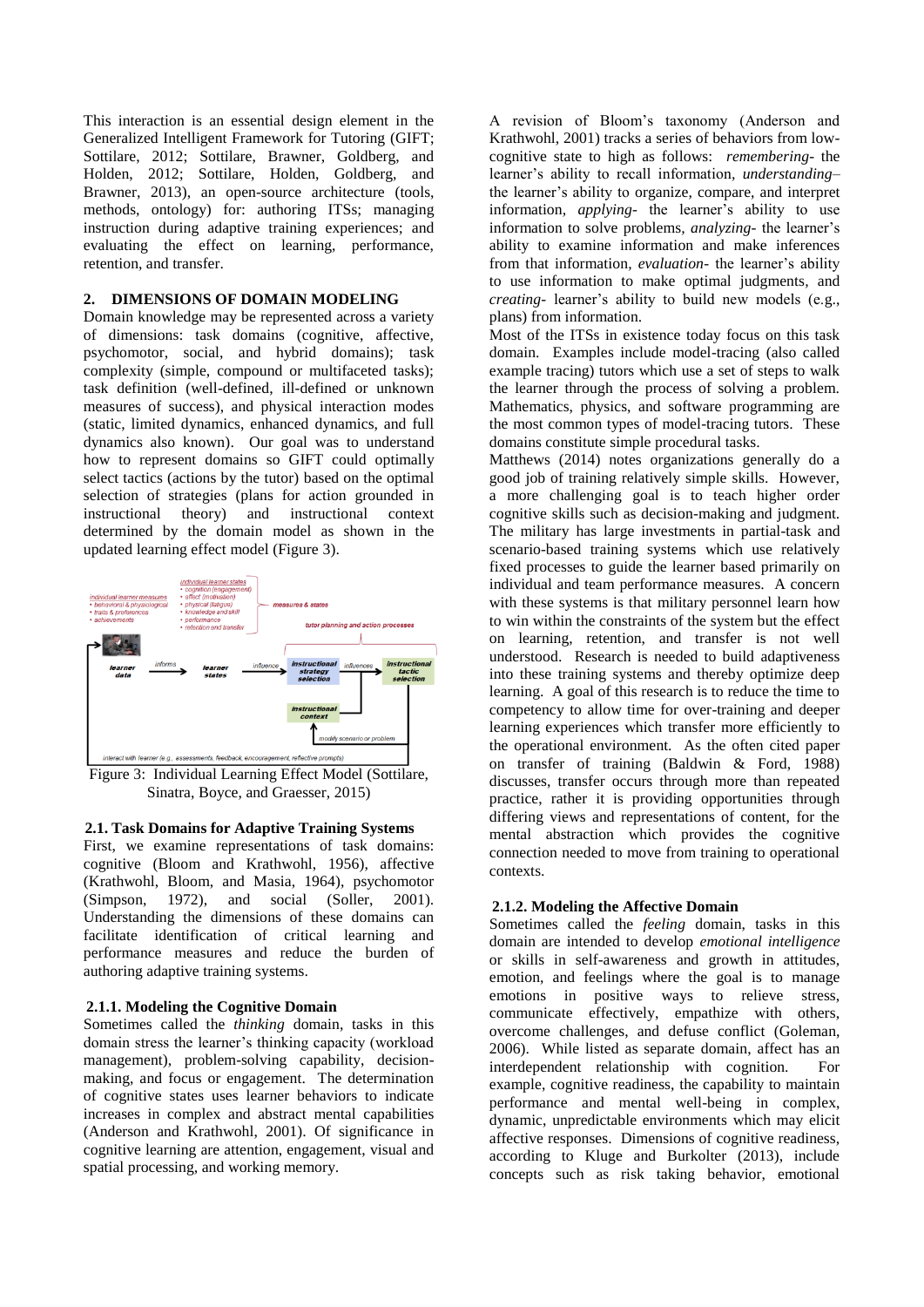stability and coping which may be considered part of the affective domain.

A revision of Bloom's taxonomy (Anderson and Krathwohl, 2001) tracks a series of behaviors from lowaffective state to high as follows: *receiving-* the learner takes in information*, responding-* the learner takes in information and responds/reacts*, valuing-* the learner attaches value to information*, organizing–* the learner sorts information and builds mental models*, and characterizing-* the learner matches mental models to values and beliefs ultimately influencing (e.g., promoting or limiting) the learner's behavior.

Very little training (outside of classroom-based training) is currently provided to exercise/grow skills in this important task domain and almost no adaptive training has been created to support this domain. Research is needed to understand measures for this task domain, developing low-cost methods to determine the learner's affective state (Carroll, Kokini, Champney, Fuchs, Sottilare & Goldberg, 2011), and any unique characteristics required in authoring affective domain scenarios (Sottilare, 2009).

#### **2.1.3. Modeling the Psychomotor Domain**

Sometimes called the *doing* or *action* domain, tasks in this domain are associated with physical tasks (e.g., marksmanship) or manipulation of a tangible interface (e.g., remotely piloting a vehicle), which may include physical movement, coordination, and the use of the motor-skills. Development of motor-skills requires practice and is measured in terms of speed, precision, distance, procedures, or techniques during execution (Simpson, 1972). Simpson's hierarchy of psychomotor learning ranges from low to high: *perception*– the ability to use sensory cues to guide motor activity; *set or readiness to act*; *response*– early stages of learning a complex skill through imitation and trial and error; *mechanism*– habitual learned responses; *complex overt response*– skillful performance of complex movements; *adaptation*– well-developed skills that are modified to support special requirements; and *origination*– the development of new movement patterns to fit unique situations.

While this domain is well represented in military training, research is needed to build adaptiveness into these training systems and thereby optimize deep learning. A goal of this research is to reduce the time to competency to allow time for over-training and deeper learning experiences which transfer to the operational environment.

### **2.1.4. Modeling the Social Domain**

Sometimes called the collaborative domain, tasks in this domain and include a set of collaborative characteristics or measures of learning in the social domain as defined by Soller (2001): *participation*, *social grounding-* team members "take turns questioning, clarifying and rewording their peers' comments to ensure their own understanding of the team's interpretation of the problem and the proposed solutions", *active learning* 

*conversation skills* - quality communication, *performance analysis and group processing* - groups discuss their progress, and decide what behaviors to continue or change (Johnson, Johnson, and Holubec, 1990) and promotive interaction - also known as winwin this characteristic occurs when members of a group perceive that they can only attain their goals if their team members also attain their goals.

However, it is not as simple as adding up the performance of each individual team member to find the performance of the team. Feedback which is appropriate for an individual team member may be inappropriate to be broadcast to the whole team. For this reason, we are developing models within GIFT at both the individual and team level as shown in Figure 4.



Figure 4: Team Learning Effect Model (Sottilare, Sinatra, Boyce, and Graesser, 2015)

# **2.2. Task Complexity and Adaptive Instruction**

Next, we examine representations of task complexity for domain modeling. Task complexity refers to the level of challenge and the range of difficulty in understanding and performing the task. Task complexity can range from simple procedural tasks to more complex multifaceted tasks. Task complexity is important in accessing the near-term performance of the learner during adaptive training experiences. Referring back to the Individual Learning Effect Model in Figure 2, it is easy to see that the ITS's instructional options fall primarily into two categories of tactics or actions based on Vygotsky's Zone of Proximal Development (ZPD; 1978): interact with the learner to assess their performance, provide feedback or encouragement, or engage them in a reflective discourse; or modify the problem or scenario to more closely match the capabilities (knowledge and skill) of the learner.

Understanding task complexity along with learner capabilities is essential in supporting adaptive instructional decisions. Per the ZPD (Vygotsky, 1978), when the learner's level of domain competency does not match the complexity of the task, the learner is either bored when the task is too easy or anxious (stressed) when the task is too difficult. If the learner is bored, instructional options in adaptive training systems include increasing the complexity of the problem or scenario or reducing the amount of scaffolding or support provided by the ITS. If the learner is anxious, the instructional options are to reduce the complexity of the problem or scenario or increase the amount of scaffolding or support.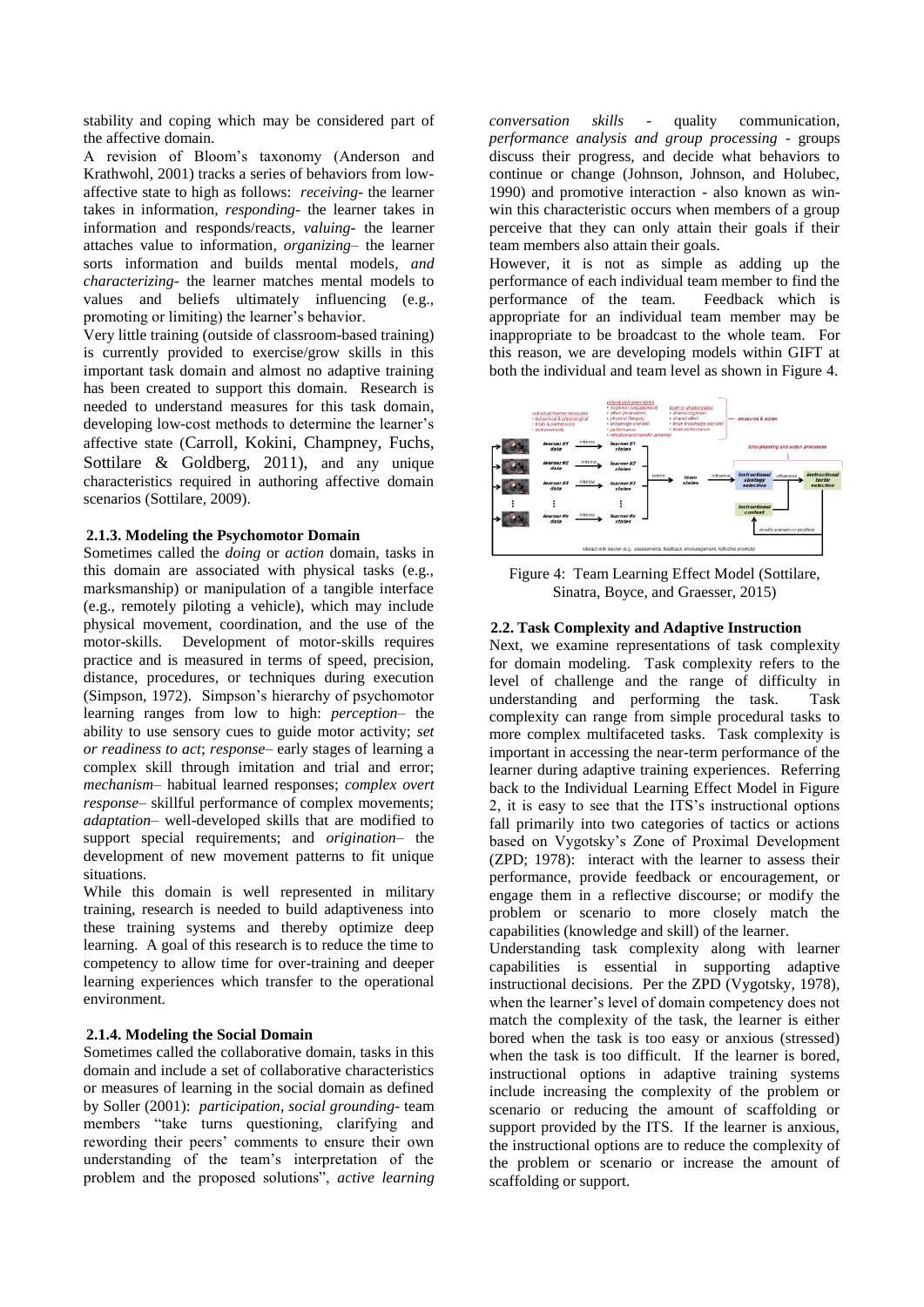### **2.3. Task Definition and Adaptive Instruction**

Variable task definition refers to how well the domains are understood in terms of measures of performance. Measures of performance are typically most effective when the problem space has clear boundaries / constraints and is well-defined. Well-defined domains (e.g., mathematics) typically have one correct path to a successful outcome and a set of specific measures of success. Ill-defined domains (e.g., leadership) may have multiple paths to successful outcomes, and tend to have less defined measures of success. The representation of task definition in adaptive training systems is essential to understanding measures of success.

Human Factors Engineering (HFE) has developed techniques to assist in further defining this domain. Work Domain Analysis (WDA) models a system in terms of the environmental, physical, or social constraints placed on a user (Naikar, 2013). In ITSs, this would be the composition of the goals of the system, the rules which underlie those goals, and how those constraints are represented to the learner. The second step to WDA is to break down the system in terms of requirements, which is specifically applicable to an ITS architecture (e.g., GIFT). Called an abstraction-decomposition matrix, each level of constraints is broken down according to subsystems to provide as understanding of performance at every level. From there, a Hierarchical Task Analysis (HTA; for a review see Stanton, 2006) can analyze the domain and break it down into a series of plans which are composed of tasks and subtasks to help understand and develop success criteria.

Today, ITSs which support well-defined task domains use specific measures to compare and contrast learner performance to an expert model or minimum standard. While it may not be possible to define specific measures for ill-defined domains, it may be possible to define constraints or policies which must be followed by the learner. The WDA combined with the HTA can help to clarify those relationships and provide key concepts that the learning instruction must include. A deviation from a successful path to an unsuccessful path results in initiation of action by the ITS.

#### **2.4. Physical Interaction and Adaptive Instruction**

Finally, we examine modes of dynamic interaction. Modeling the type and degree of physical interaction may impact transfer or the degree to which knowledge and skills developed in training are used in the operational environment. Although physical interaction via tangible user interfaces has received a lot of interest both in the commercial and classroom environment, empirical research on the impact of learning outcomes is sparse. The terms *intuitive*, *collaboration* and *engagement* are often mentioned, but the supporting data is missing. However studies performed at Stanford University have begun to show progress on the effects of learning (Schneider, Jermann, Zufferey, &

Dillenbourg, 2011; Schneider, Wallace, Blikstein, & Pea, 2013).

Further supporting the role of tangible interfaces in learning, in a recent review on the impact of effect of manipulatives on learning, Pouw, van Gog, and Paas (2014), challenge two of the common perceptions of physical interaction and learning: 1. physical interactions, due to their richness, impose a higher cognitive load, and 2. transfer of learning involves a change from concrete representation to symbolic, negatively influencing learning. They respond to these views arguing for terms that they called embedded and embodied cognition. For embedded, they claim that in certain situations the added richness can alleviate cognitive load by embedding the learning cognitive activity into the environment. For embodied they argue that instead of changing the representation from concrete to symbolic, working with manipulatives involves the use of sensorimotor processes that draw on the perceptual and information rich nature of the interaction.

The representation of this embodied cognition depends on the type of physical interaction and how it engages both the perceptual and motor systems of the user. We have defined four levels of physical interaction in support of adaptive training: static, limited kinetic, enhanced kinetic, and full kinetic.

Static training environments (e.g., desktop computer training) allow the learner to perform primarily cognitive tasks (e.g., decision-making and problem solving). Limited kinetic tasks allow for full gestures, and limited motion in a restricted area. Movement and tracking of the learner from standing positions to kneeling, sitting or supine positions is supported so the range of physical tasks is broader than in static tasks.

Limited kinetic environments support hybrid (cognitive, affective, psychomotor) tasks where a larger degree of interaction with the training environment and other learners is critical to learning, retention, and transfer to the operational environment. Decision-making and problem-solving tasks may be taught easily in a limited kinetic mode along with tasks requiring physical orientation (e.g., land navigation).

Enhanced kinetic environments support tasks where freedom of movement and a high degree of interaction with other learners are critical to learning, retention, and transfer to the operational environment. Building clearing and other team-based tasks may be taught easily in an enhanced kinetic mode.

Full dynamic mode transfers tutoring to the operational environments and could also be called embedded training or in-the-wild training. Full dynamic mode is critical to support tasks where a very high degree freedom of movement and a high degree of interaction with other learners are critical to learning, retention, and transfer to the operational environment.

It is anticipated that psychomotor and social tasks may be best taught in full dynamic mode or an environment more closely resembling the operational environment. Research has shown that retrieval of learned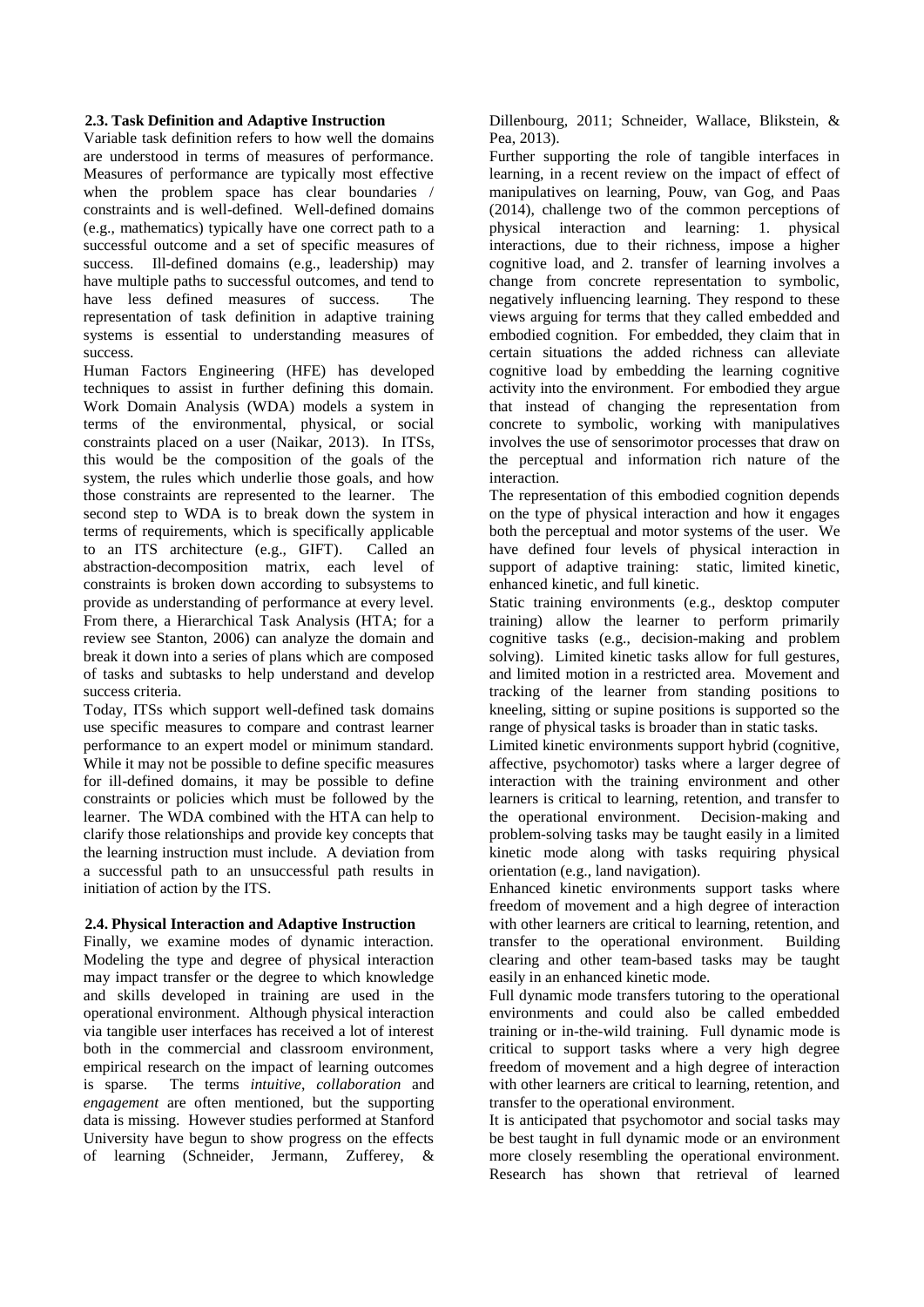information is better when the original learning context is reinstated during task performance and that contextual dependencies also extend to perceptualmotor behavior (Ruitenberg, De Kleine, Van der Lubbe, Verwey, and Abrahamse, 2012). This supports the notion that a misalignment between physical dynamics in training tasks will slow transfer of psychomotor skills during operations, and that a better alignment of the physical aspects of training tasks with how they will be performed on the job will result in more efficient transfer of motor skills.

# **3. IMPLICATIONS FOR PRACTICE**

The progress that has been made in domain modeling, along with current research needs, does not exist in isolation with respect to ITS development. Understanding that the domain model is one of four core ITS models along with the pedagogical, learner, and communication models, respectively. It is important to recognize that advancing the state of the art within one model will have an influence on the others. For example, establishing measures for the cognitive domain will influence the data structure requirements of the learner model and, in turn, the physical sensors that might be required to populate the model. Likewise, developing adaptive training for psychomotor domains in *full dynamic mode* might require a paradigm shift in configuring the communications module for ubiquitous, natural user interfaces instead of computer interfaces.

The Generalized Intelligent Framework for Tutoring (GIFT; Sottilare, 2013; Sottilare, Sinatra, Boyce & Graesser, 2015) was designed with those aforementioned domain modeling challenges in mind. As the name suggests, GIFT was designed to be domain independent, and therefore generalizable to different domains including associated interaction modalities, performance environments and learner modeling data sources. Additionally, each of the GIFT modules (including Domain and Pedagogical) are separable within the Framework, meaning that different instructional approaches, or domains of instantiation can be implemented within the same framework.

Specifically, the current version of GIFT handles domain representations inside of a Domain Module, configured by an object called a Domain Knowledge File (DKF). With this object, domains can be organized as a series of Tasks, Concepts, and Conditions. The DKF also references or -contains assessment logic for use with a training application, such as a virtual environment application. GIFT uses the DKF configured Domain Module in order to communicate changes in learner states, which may be based on cognitive, affective, or performance data gathered from the learner. The Domain Module can provide responses to micro-adaptive instructional strategies from the pedagogical engine in response to those learner state transitions in the form of feedback and/or training scenario adaptations. DKF files can be reused within GIFT, and new DKF files can be configured via GIFT's authoring tools.

In addition to the domain model and its ITS complements, a number of additional elements support real-world tutoring and are integral to the overall strategy for GIFT. Those elements are *architecture* the technological backbone of the ITS, *authoring*— the tools and systems that enable the creation of the ITS, and *analysis*— those processes (including experimentation) that serve to evaluate the effectiveness of training system configurations. Creating a more robust domain module in support of military tasks potentially adds complexity to each of these elements. While such complexity may be expected in software engineering or scientific measurement, complexity is a significant threat to *authoring*.

One of the primary goals for GIFT is to reduce the time and skill required to author and assesses adaptive tutors (Sottilare & Gilbert, 2011). However, ITS authoring is an area in which persons with limited programming experience (e.g., instructors, subject matter experts) may be responsible for the creation and management of adaptive tutors. Even the *concept* of authoring an adaptive tutor represents a new content creation activity, the current state of which is characterized by a series of tradeoffs between *usability, depth,* and *flexibility*  (Murray, 2004). Research will be needed to determine appropriate levels of domain model transparency and the appropriate level of author-control over its configuration.

In an effort to address authoring complexity in GIFT, for example, we are developing GUI-based tools to semi-automate the authoring process. These revised authoring tools are intended to provide usable interfaces to authors without the requirement to write computer code. Through continuous development, we intend to further improve the authoring experience by leveraging best practices in experience design to promote learnability. For instance, authoring templates can be used to increase efficiency, and the progressive disclosure of authoring tool functions / interfaces can help to promote learnability of the authoring system (Lightbown, 2015). Alternatively, advances in ITS *architecture* may eventually enable near full-automation of tutor authoring, though this effort should be viewed as a parallel option to, not a replacement for, usergenerated tutors.

The intelligent tutor is a system of interconnected models, supported by elements that enable its functionality. In practice, it is important to consider how advances in the domain module will impact the other system components, and how the demands of complex domains, such as military tasks, impact design and implementation requirements at the system-level.

# **4. CONCLUSIONS**

Many military tasks are hybrids of task domains in that they include aspects of cognitive (thinking – evaluating, problem-solving, and decision-making), affective (feeling – making value judgments), psychomotor (doing – physical action), and/or social (collaborating – working in teams). Military training differs greatly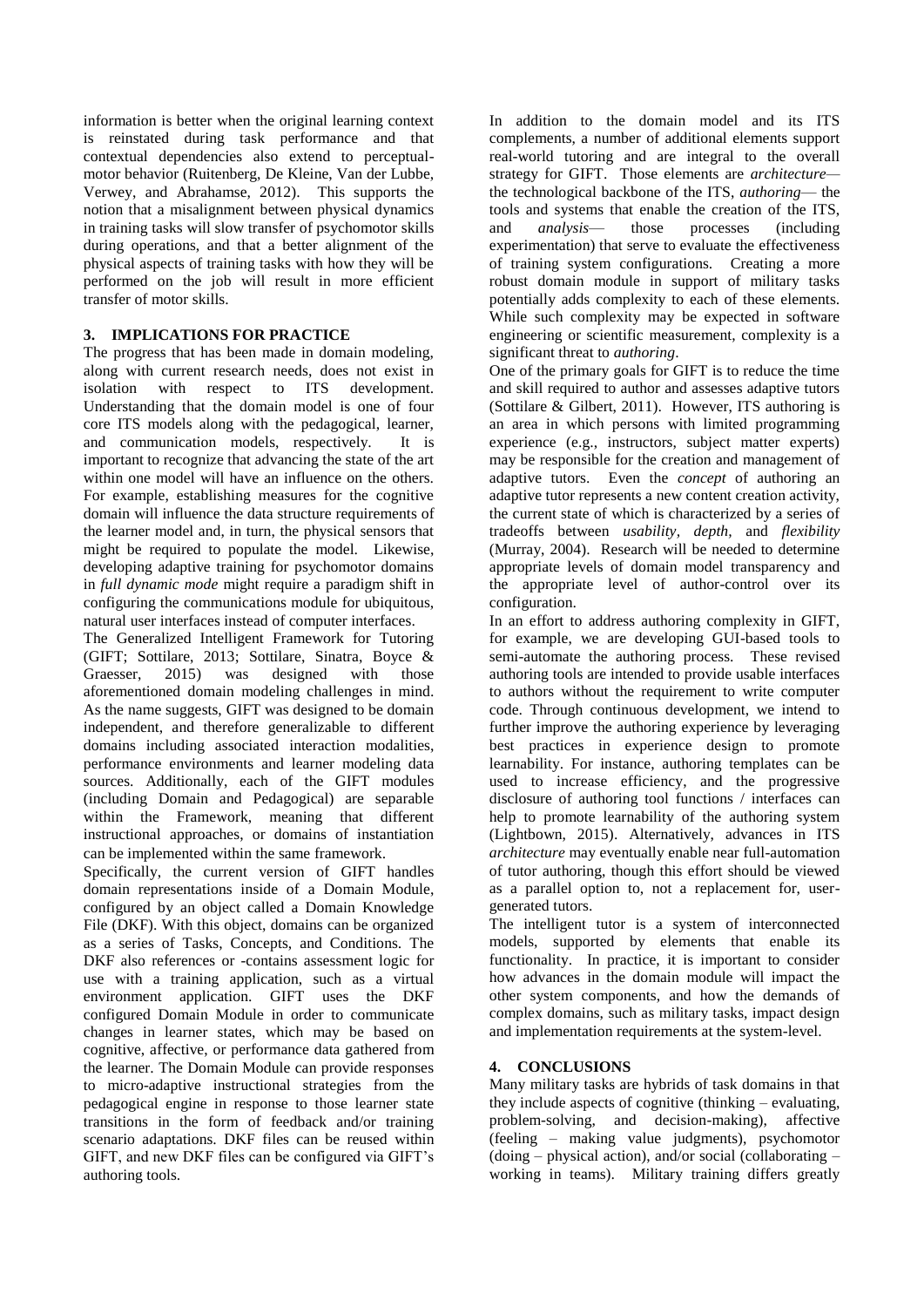from traditional ITSs which are primarily problembased (e.g., mathematics, physics, computer programming) and generally vary only in complexity. Given much of military training is scenario-based, the realism of the training environment, accessibility of the training, the complexity of the scenario, the physical dynamics of the task, and the variable level of definition are all design considerations for adaptive training systems for military use. It will be essential to match the attributes of the environment to the task domain by asking the question "what is necessary to train the task effectively". This variability in adaptive training and educational domains will allow for greater opportunities for military personnel to train at the point-of-need and to train more closely to how they fight. This is anticipated to result in greater learning, performance, retention, and transfer of skills to the operational environment.

#### **REFERENCES**

- Baldwin, T. T., & Ford, J. K. (1988). Transfer of training: A review and directions for future research. Personnel psychology, 41(1), 63-105.
- Bloom, B. S., & Krathwohl, D. R. (1956). Taxonomy of educational objectives: The classification of educational goals. Handbook I: Cognitive domain.
- Carroll, M. Kokini, C., Champney, R., Fuchs, S., Sottilare, R., & Goldberg, B. (2011). Assessing Trainee States in Intelligent Tutoring Systems: Using Low Cost Sensors for Affective and Cognitive State Modeling. In Proceedings of the *Interservice/Industry Training Simulation & Education Conference*, Orlando, Florida, December 2011.
- Krathwohl, D. R., Bloom, B. S., Masia, B. B. Taxonomy of Educational Objectives: Handbook II: Affective Domain; New York: David McKay Co, 1964.
- Lightbown, D. (2015). Designing the user experience of game development tools. Boca Raton, FL: CRC Press.
- Murray, T. (2004). Design tradeoffs in usability and power for advanced educational software authoring tools. *Educational Technology, 44*(5), 10-16.
- Naikar, N. (2013). Work domain analysis: Concepts, guidelines, and cases. CRC Press.
- Pouw, W. T., Van Gog, T., & Paas, F. (2014). An embedded and embodied cognition review of instructional manipulatives. Educational Psychology Review, 26(1), 51-72.
- Ruitenberg, M. F. L., De Kleine, E., Van der Lubbe, R. H. J., Verwey, W. B., & Abrahamse, E. L. (2012). Context-dependent motor skill and the role of practice. Psychological Research, 76(6), 812–820. doi:10.1007/s00426-011-0388-6
- Schneider, B., Jermann, P., Zufferey, G., & Dillenbourg, P. (2011). Benefits of a tangible

interface for collaborative learning and interaction. Learning Technologies, IEEE Transactions on, 4(3), 222-232.

- Schneider, B., Wallace, J., Blikstein, P., & Pea, R. (2013). Preparing for future learning with a tangible user interface: the case of neuroscience. Learning Technologies, IEEE Transactions on, 6(2), 117-129.
- Simpson, E. The Classification of Educational Objectives in the Psychomotor Domain: The Psychomotor Domain, Vol. 3; Washington, DC: Gryphon House, 1972.
- Soller, A. (2001). Supporting social interaction in an intelligent collaborative learning system. International Journal of Artificial Intelligence in Education, 12(1), 40-62.
- Sottilare, R. (2009). Making a case for machine perception of trainee affect to aid learning and performance in embedded virtual simulations. *NATO Research Workshop (HFM-RWS-169) on Human Dimensions in Embedded Virtual Simulations.* Orlando, Florida, October 2009.
- Sottilare, R. Considerations in the Development of an Ontology for a Generalized Intelligent Framework for Tutoring. In Proceedings of the International Defense & Homeland Security Simulation Workshop in Proceedings of the I3M Conference. Vienna, Austria, September 2012.
- Sottilare, R. Special Report: Adaptive Intelligent Tutoring System (ITS) Research in Support of the Army Learning Model - Research Outline. Army Research Laboratory (ARL-SR-0284), December 2013.
- Sottilare, R. A., Brawner, K. W., Goldberg, B. S., & Holden, H. K. (2012). The Generalized Intelligent Framework for Tutoring (GIFT). Orlando, FL: US Army Research Laboratory–Human Research & Engineering Directorate (ARL-HRED).
- Sottilare, R.; Gilbert, S. Considerations for Tutoring, Cognitive Modeling, Authoring and Interaction Design in Serious Games. Authoring Simulation and Game-based Intelligent Tutoring workshop at the Artificial Intelligence in Education Conference (AIED) 2011, Auckland, New Zealand, June 2011.
- Sottilare, R.; Holden, H.; Goldberg, B.; Brawner, K. The Generalized Intelligent Framework for Tutoring (GIFT); In C. Best, G. Galanis, J. Kerry and R. Sottilare (Eds.) Fundamental Issues in Defence Simulation & Training. Ashgate Publishing, 2013.
- Sottilare, R., Sinatra, A., Boyce, M., and Graesser, A. (2015*).* Domain Modeling for Adaptive Training and Education in Support of the US Army Learning Model—Research Outline. *Army Research Laboratory* (ARL-SR-0325), June 2015.
- Stanton, N. A. (2006). Hierarchical task analysis: Developments, applications, and extensions. Applied ergonomics, 37(1), 55-79.